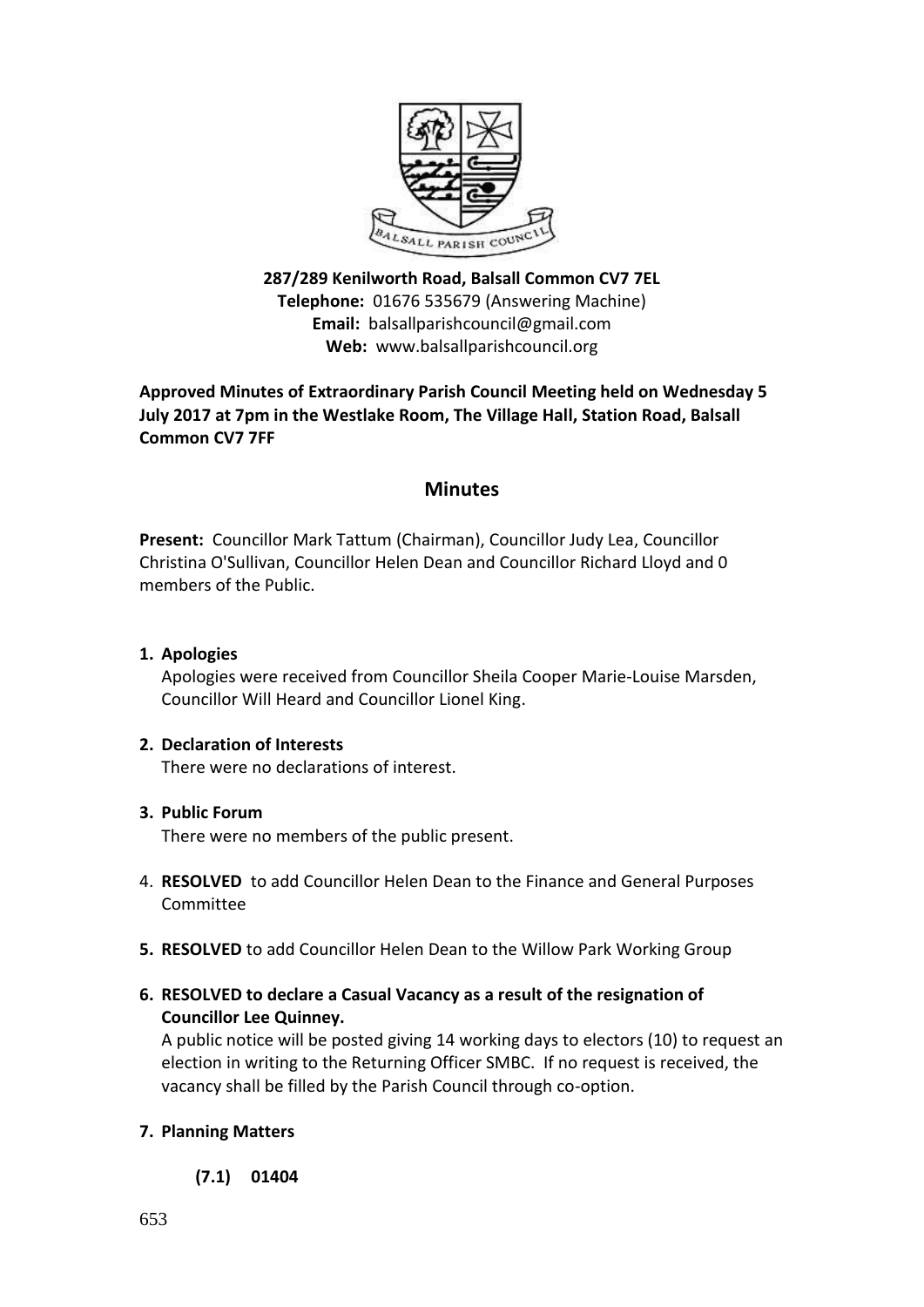7 Dale Meadow Close Balsall Common Solihull CV7 7QB [Rear two storey extension](https://publicaccess.solihull.gov.uk/online-applications/applicationDetails.do?activeTab=summary&keyVal=OQTIV8OEKSV00&prevPage=inTray)

#### **RESOLVED to make no comment**

# **(7.2) 01395**

2 Winsford Close Balsall Common Solihull CV7 7UB [Reduce height and reshape side by 1-1.5m of 2 No. Cypress conifer trees \(T19](https://publicaccess.solihull.gov.uk/online-applications/applicationDetails.do?activeTab=summary&keyVal=OQT7Y4OE04N00&prevPage=inTray)  [and T20\)](https://publicaccess.solihull.gov.uk/online-applications/applicationDetails.do?activeTab=summary&keyVal=OQT7Y4OE04N00&prevPage=inTray)

### **RESOLVED to request that the proposal is subject to the Tree Officers comments**

### **(7.3) 01521**

1 Kelsey Lane Balsall Common Solihull CV7 7GR [Partial demolition of existing dwelling and garage and erection of attached](https://publicaccess.solihull.gov.uk/online-applications/applicationDetails.do?activeTab=summary&keyVal=ORFIUYOE04M00&prevPage=inTray)  [garage and construction of 1 No. new dwelling. Resubmission of](https://publicaccess.solihull.gov.uk/online-applications/applicationDetails.do?activeTab=summary&keyVal=ORFIUYOE04M00&prevPage=inTray)  [PL/2017/00097/PPFL](https://publicaccess.solihull.gov.uk/online-applications/applicationDetails.do?activeTab=summary&keyVal=ORFIUYOE04M00&prevPage=inTray)

#### **RESOLVED to make no comment**

#### **(7.4) 01590**

22 Speedwell Drive Balsall Common Solihull CV7 7AU [Removal of ash tree \(T46\)](https://publicaccess.solihull.gov.uk/online-applications/applicationDetails.do?activeTab=summary&keyVal=ORSNBKOE01R00&prevPage=inTray)

**RESOLVED to make no objection and request that the applicant should meet their offer to replant a medium sized native replacement tree.**

#### **(7.5) 01591**

26A Wootton Green Lane Balsall Common Solihull CV7 7EZ [Ground and first floor rear extensions](https://publicaccess.solihull.gov.uk/online-applications/applicationDetails.do?activeTab=summary&keyVal=ORSPHYOEL3E00&prevPage=inTray)

#### **RESOLVED to make no comment**

### **(7.6) 01049**

10 Sedgemere Grove Balsall Common Solihull CV7 7GP [Raise roof, installation of rear dormer and ground floor rear extensions](https://publicaccess.solihull.gov.uk/online-applications/applicationDetails.do?activeTab=summary&keyVal=OOYPAOOEK7800&prevPage=inTray)

**RESOLVED to object as the development is not in keeping with the neighbourhood. It is out of character with the surrounding bungalows. The first floor extension to a bungalow semi- would be incongruous, it is an over intensification and has poor design standard. Compliance with the SMBC House Extension Guidelines should be ensured.**

#### **(7.7) 01588**

42 Arden Close Balsall Common Solihull CV7 7NY [Remove lowest lateral limb to source and crown thin the canopy overhanging](https://publicaccess.solihull.gov.uk/online-applications/applicationDetails.do?activeTab=summary&keyVal=ORSL0KOE01100&prevPage=inTray)  [the garden by 15% to allow light penetration on 1 No. oak tree \(T1\)](https://publicaccess.solihull.gov.uk/online-applications/applicationDetails.do?activeTab=summary&keyVal=ORSL0KOE01100&prevPage=inTray)